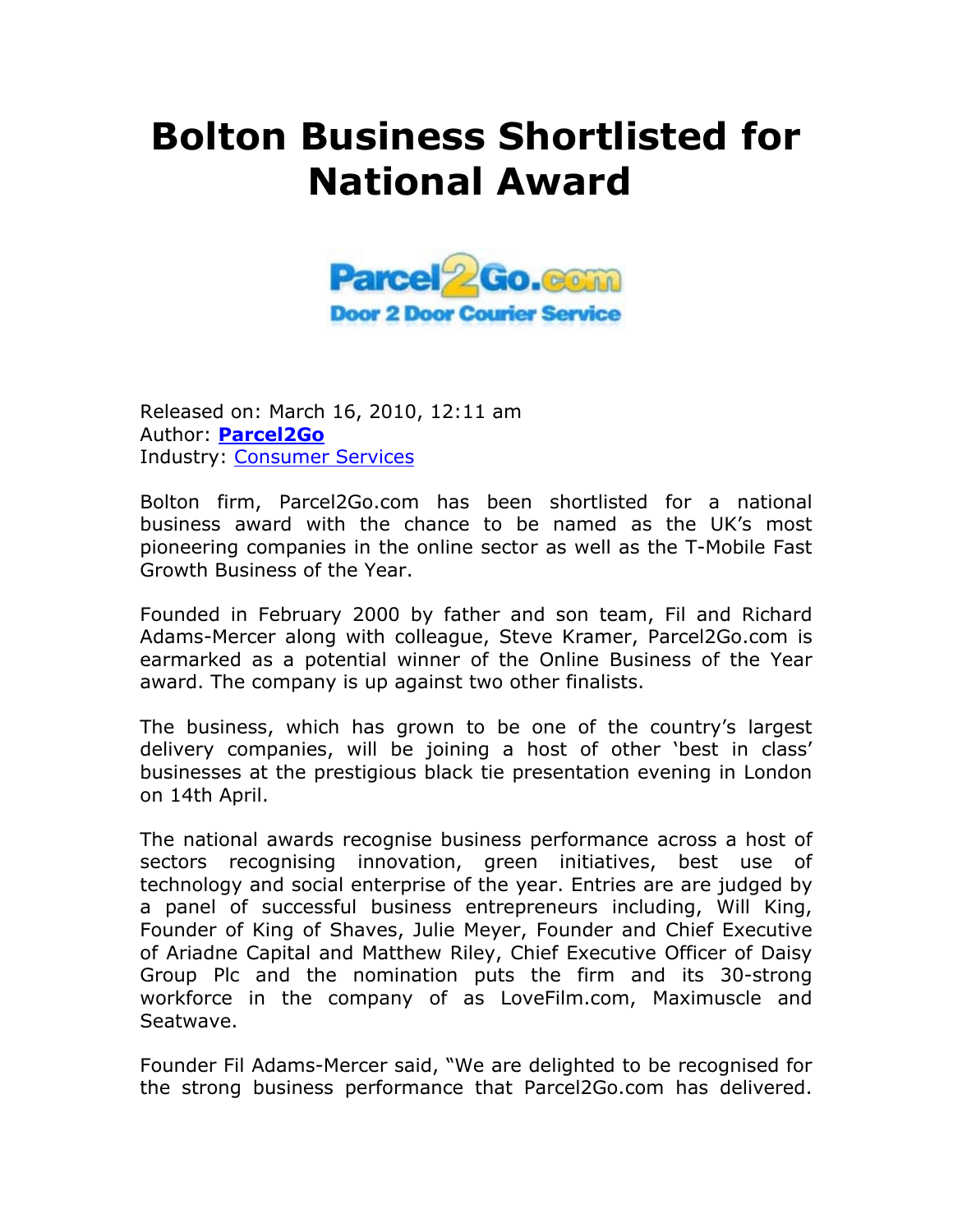Over the last years our business has gone from strength to strength as more and more users are opting to use the cost savings and convenience of an online delivery service. The team has worked incredibly hard and used a great deal of initiative to capitalise on business opportunities to get us where we are now".

The 'no hassle' and low-cost parcel delivery service located in a former textile mill in Bolton realised a turnover to the end of its ninth year of business of £11.5 million.

Using established couriers including Fed-Ex, **DHL**, City Link, UPS, Home Delivery Network and Royal Mail to transport goods across the UK and worldwide the company originally operated with an even split of online and account customers. Predicting the boom of online the company made a strategic shift to develop a stronger online presence and now boosts 800,000 users per year.

The business success is a way away from its humble beginnings of operating out of the stairwell of a Video World store in Bolton to now be a leading online brand.

Notes editors: to to the editors: Parcel2Go was founded in 2000 by Fil Adams-Mercer following the successful sale of a video rental business to Blockbuster. The business was borne out of a magazine distribution interest which operated out of a stairwell of one of the video stores in Bolton. The company developed an online presence during the first dot.com boom and has since steadily grown to be one of the UK's leading parcel delivery services.

The company has over 850,000 users and sends 125,000 parcels each year with current run rate of £1.3m per month. Parcel2Go.com is the only courier website to offer Fed-Ex services along with other courier services including DHL, City Link, UPS, Home Delivery Network and Royal Mail to offer customers a cheaper and more flexible service.

The company currently owns £10 million of a £4.5 billion industry and operates with a revenue close to £15 million managed by Fil, his son, Richard Adams-Mercer and colleague, Steve Kramer.

## **Parcel2Go.com Fast Facts**

• Founded in 2000 by: CEO Fil Adams-Mercer Marketing Director Richard Adams-Mercer